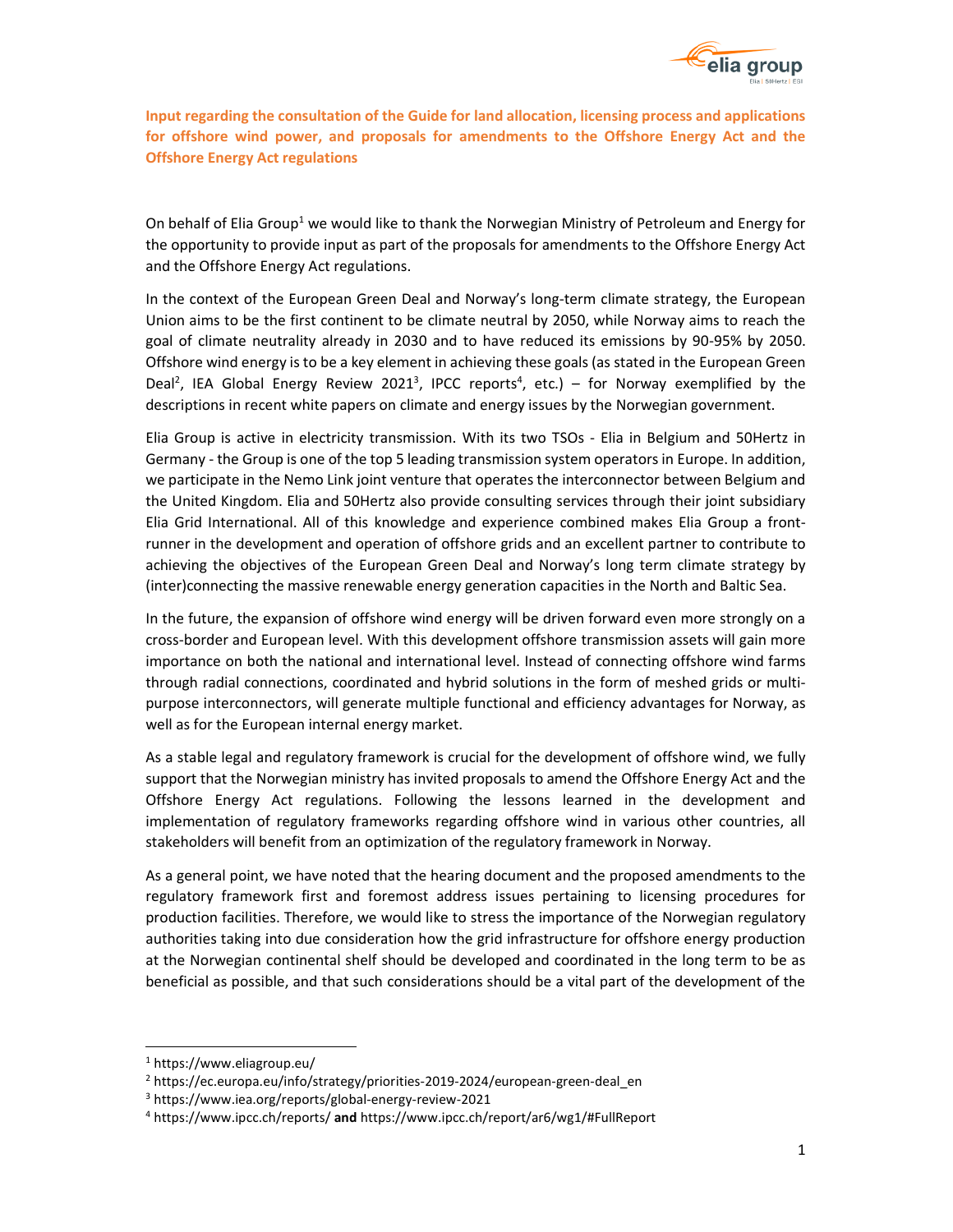

regulatory regime for such energy production, as well as an essential part of the licensing procedures for offshore wind farms.

With regard to the specific amendments proposed in the consultation paper we concur in general. Hereinafter, we have taken the opportunity to address some individual aspects of those amendments and provide additional information that may be relevant.

## **Comments on individual proposals**

**1. Demonstrate satisfactory technical expertise** (new provision in Section 2.3 of the Offshore Energy Act)

With regard to a new provision in Section 2.3 of the Offshore Energy Act, we would welcome a further clarification of the concept of "satisfactory technical expertise" to ensure a proficient allocation of areas and successful project realisation.

Indeed, we believe that offshore wind turbines (generation assets) and offshore connection assets (transmission assets) are two distinct and independent categories fraught with their own challenges. Based on our experience we can state that expertise in developing, building and operating offshore generation assets does not automatically lead to expertise in developing, building and operating offshore transmission assets.

We propose to elaborate further the concept of "Technical expertise". Indeed both generation and transmission assets require rather different fields of expertise. Therefore a proven successful track record for offshore transmission assets development should be demonstrated as part of the prequalification by the applicant, should such transmission scope be part of the project development. Such pre-qualification criteria could include as a minimum the provision of one reference of successfully developing, building and operating one offshore substation and one export cable; with capacity in adequacy with an advertised project over the last five years. Such requirements are also being applied in other mature offshore wind markets like the United Kingdom and Denmark to ensure a high-quality project.

Given our experience in connecting offshore wind farms and our long-lasting and trustful relationship with key European stakeholders, we are confident to bring a significant added value to the energy transition as a whole by (inter)connecting projects on both a national and international level. We can accomplish this on the one hand by providing infrastructure at low costs and on the other hand by providing high quality assets guaranteed by our TSO experience.

**2. Definition of area allocation** (new letter d in Section 2 of the Offshore Energy Act Regulation)

We support the clarification and the proposed definition of "area allocation" acc. To a new letter d in Section 2 of the Offshore Energy Act Regulation.

**3. Coordinated grid connections in the interest of society** (new Chapter 2A in the Offshore Energy Act Regulation regarding qualification requirements and competition)

In principle we see no objection to the division of an opened area in multiple smaller areas (as stated in the new section 2a: Division). However, we would like to point out that such a division should not limit the broader view of the optimal grid development from a societal point of view, by anticipating future projects and thus by taking into account the potential grid connection design as a whole (e.g.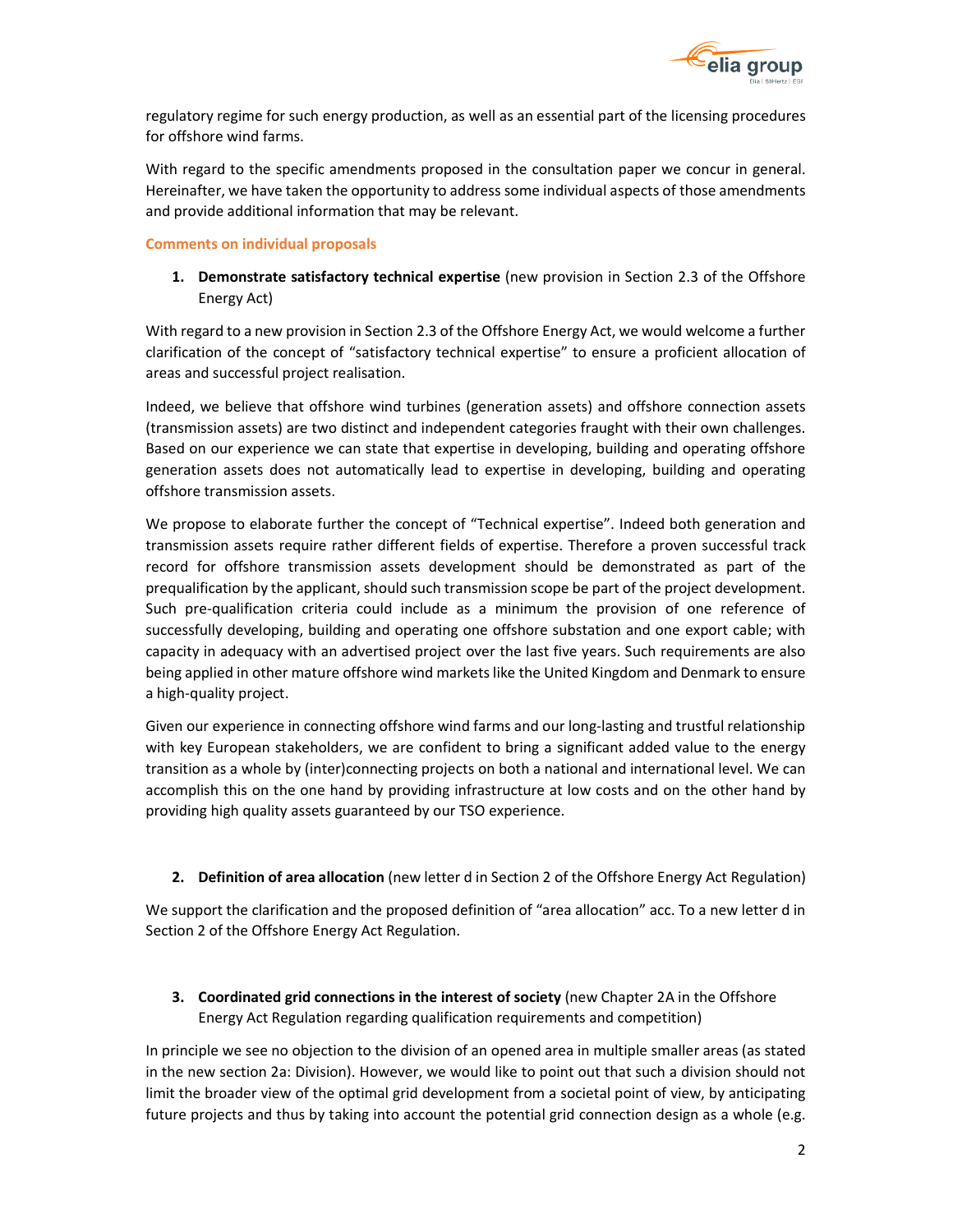

in terms of the minimum/maximum sub-area capacity in MW). Otherwise, connecting each sub-area individually to the onshore grid (or consumer) could result in a sub-optimized offshore wind farm design (in terms of cost and environmental impact). This is particularly relevant for large-scale wind farms (rated power > 800 MW) or wind farms located far from an onshore point of connection (> 100 km) using HVDC technologies. Therefore, the criteria for the allocation of an area (acc. To a new 2b: Announcement and allocation) should ideally encourage applicants to design and build (or rely on) a coordinated grid connection (e.g. connection of two or more sub-areas with one export cable) or also multi-purpose interconnectors, such as hybrid interconnectors connecting offshore wind farms to two bidding zones. Experience gained, for instance on the UK offshore market, indicates that a lack of clear incentives to encourage applicants to build coordinated grid connections or multi-purpose interconnectors will generally result in each licence owner providing for independent radial grid connections. Our experience in Belgium and Germany, and confirmed by the experiences from our European partners, shows that coordinated grid connections result in more cost efficient and environmentally friendly grid solutions compared to multiple individual radial connections (e.g. project modular offshore grid<sup>5</sup> (MOG1) (Belgium) and Ostwind1<sup>6</sup> (Germany). In addition, multipurpose interconnectors or hybrids have proved to maximize social economic welfare and to pay in on the European climate targets through maximization of grid connection usage. Elia Group can demonstrate the latter through Europe's first hybrid interconnector "Combined Grid Solution – Kriegers Flak"<sup>7</sup> , developed between Germany and Denmark.

## **4. Qualification requirements and prequalification** (new section 2c)

Elia Group generally supports the proposal for a new section 2c. At the same time we refer to our comments regarding the proposed section 2.3 of the Offshore Energy Act (cf. item 1.); here with respect to pre-qualification criteria concerning to technical expertise on offshore transmission assets.

With regard to the reference to the Offshore Energy Act paragraph 3-5 and the requirement that a licence shall be granted to a Norwegian entity unless international agreements suggest otherwise, Elia Group would like to propose that the regulation foresees some flexibility to take into consideration certain circumstances where it may be beneficial to also grant the grid licence to an entity established under the laws of other European countries (depending on offshore grid topology).

## **5. Right to an allocated area** (new section 2d)

With regard to the right to submit an application for a licence pursuant to Section 7 for a production facility inside the allocated area (new section 2d) we would like to see a further clarification. To our understanding, a production facility does not necessarily include the offshore transmission connection to an onshore grid. First, we would like to refer to our comments on a new chapter 2A in the Offshore Energy Act Regulation (cf. Item 3.). Moreover, we would like to further specify that a new section 2d should explicitly foresee and promote the development of combined grid solutions or multi-purpose interconnectors by allowing in particular the application and subsequent granting of a licence for the development, building and operation of the offshore connection asset to an owner different from the owner of the production facility. Such an approach entails several benefits:

l,

<sup>5</sup> https://tyndp.entsoe.eu/tyndp2018/projects/projects/75

<sup>&</sup>lt;sup>6</sup> https://www.50hertz.com/en/Grid/Griddevelopement/Concludedprojects/Ostwind1

<sup>7</sup> https://www.50hertz.com/en/Grid/Griddevelopement/Offshoreprojects/CombinedGridSolution